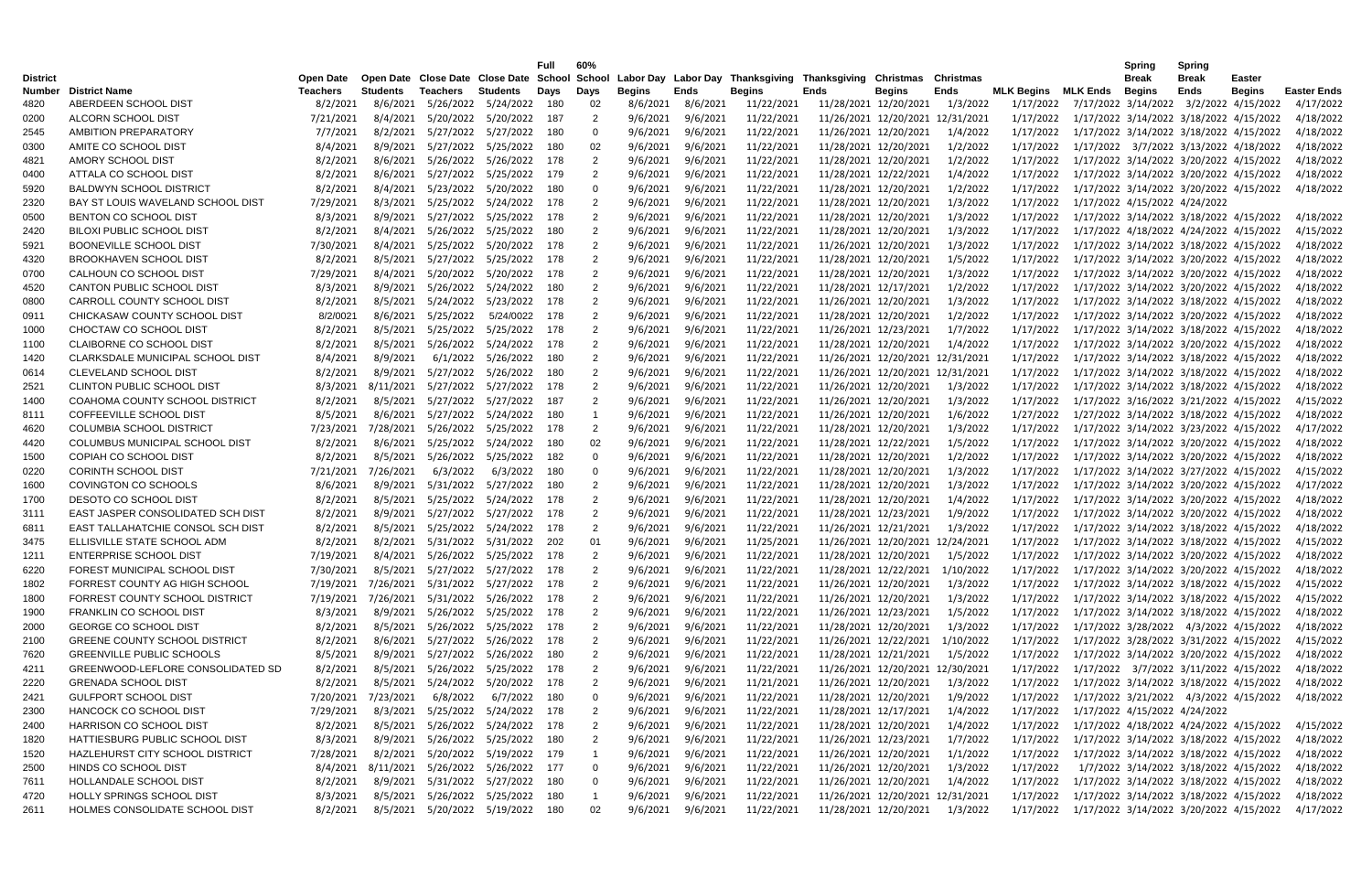|                 |                                                        |                             |                 |                                              |                        | Full  | 60%                  |                           |                  |                                                                                                                 |      |                       |                                          |                                |          | <b>Spring</b>                                     | <b>Spring</b> |               |                                 |
|-----------------|--------------------------------------------------------|-----------------------------|-----------------|----------------------------------------------|------------------------|-------|----------------------|---------------------------|------------------|-----------------------------------------------------------------------------------------------------------------|------|-----------------------|------------------------------------------|--------------------------------|----------|---------------------------------------------------|---------------|---------------|---------------------------------|
| <b>District</b> |                                                        | Open Date                   | <b>Students</b> |                                              |                        |       |                      |                           |                  | Open Date Close Date Close Date School School Labor Day Labor Day Thanksgiving Thanksgiving Christmas Christmas |      |                       |                                          |                                |          | <b>Break</b>                                      | <b>Break</b>  | <b>Easter</b> |                                 |
| Number<br>6177  | <b>District Name</b><br>HUDSPETH CENTER ADMINISTRATION | <b>Teachers</b><br>8/1/2021 |                 | Teachers<br>8/1/2021 5/31/2022 5/31/2022 203 | Students               | Days  | Days<br>$\mathbf{0}$ | <b>Begins</b><br>9/6/2021 | Ends<br>9/6/2021 | <b>Begins</b><br>11/22/2021                                                                                     | Ends | <b>Begins</b>         | Ends<br>11/26/2021 12/25/2021 12/25/2021 | <b>MLK Begins</b><br>1/17/2022 | MLK Ends | Begins<br>1/17/2022 3/14/2022 3/18/2022 4/18/2022 | Ends          | <b>Begins</b> | <b>Easter Ends</b><br>4/18/2022 |
| 2700            | HUMPHREYS CO SCHOOL DIST                               | 8/2/2021                    |                 | 8/11/2021 5/26/2022                          | 5/26/2022              | 180   | 14                   | 9/6/2021                  | 9/6/2021         | 11/22/2021                                                                                                      |      | 11/28/2021 12/20/2021 | 1/2/2022                                 | 1/17/2022                      |          | 1/17/2022 3/7/2022 3/13/2022 4/15/2022            |               |               | 4/18/2022                       |
| 2900            | <b>ITAWAMBA CO SCHOOL DIST</b>                         | 8/2/2021                    |                 | 8/6/2021 5/26/2022                           | 5/26/2022              | -178  | -2                   | 9/6/2021                  | 9/6/2021         | 11/22/2021                                                                                                      |      | 11/28/2021 12/20/2021 | 1/3/2022                                 | 1/17/2022                      |          | 1/17/2022 3/14/2022 3/20/2022 4/15/2022           |               |               | 4/17/2022                       |
| 3000            | JACKSON CO SCHOOL DIST                                 | 8/2/2021                    |                 | 8/5/2021 5/25/2022                           | 5/24/2022              | - 178 | -2                   | 9/6/2021                  | 9/6/2021         | 11/22/2021                                                                                                      |      | 11/28/2021 12/20/2021 | 1/3/2022                                 | 1/17/2022                      |          | 1/17/2022 4/11/2022 4/17/2022 4/18/2022           |               |               | 4/18/2022                       |
|                 | JACKSON PUBLIC SCHOOL DIST                             |                             |                 |                                              |                        |       |                      |                           |                  |                                                                                                                 |      |                       |                                          |                                |          |                                                   |               |               | 4/18/2022                       |
| 2520            |                                                        | 8/4/2021                    |                 | 8/9/2021 5/27/2022                           | 5/25/2022              | -178  | -2                   | 9/6/2021                  | 9/6/2021         | 11/22/2021                                                                                                      |      | 11/28/2021 12/22/2021 | 1/5/2022                                 | 1/17/2022                      |          | 1/17/2022 3/14/2022 3/20/2022 4/15/2022           |               |               |                                 |
| 3200            | JEFFERSON CO SCHOOL DIST                               | 8/3/2021                    |                 | 8/9/2021 5/27/2022                           | 5/25/2022              | 180   | 2                    | 9/6/2021                  | 9/6/2021         | 11/22/2021                                                                                                      |      | 11/26/2021 12/22/2021 | 1/5/2022                                 | 1/17/2022                      |          | 1/17/2022 3/14/2022 3/18/2022 4/15/2022           |               |               | 4/18/2022                       |
| 3300            | JEFFERSON DAVIS CO SCHOOL DIST                         | 8/2/2021                    |                 | 8/5/2021 5/26/2022                           | 5/24/2022              | 180   | $\overline{2}$       | 9/6/2021                  | 9/6/2021         | 11/22/2021                                                                                                      |      | 11/26/2021 12/20/2021 | 1/3/2022                                 | 1/17/2022                      |          | 1/17/2022 3/14/2022 3/18/2022 4/15/2022           |               |               | 4/18/2022                       |
| 2505            | JOEL E. SMILOW COLLEGIATE                              | 7/12/2021                   |                 | 8/2/2021 5/31/2022                           | 5/27/2022              | 138   | 42                   | 9/6/2021                  | 9/6/2021         | 11/22/2021                                                                                                      |      | 11/28/2021 12/22/2021 | 1/5/2022                                 | 1/17/2022                      |          | 1/17/2022 3/14/2022 3/20/2022 4/15/2022           |               |               | 4/19/2022                       |
| 3400            | JONES CO SCHOOL DIST                                   | 8/2/2021                    |                 | 8/6/2021 5/26/2022                           | 5/25/2022              | - 178 | $\overline{2}$       | 9/6/2021                  | 9/6/2021         | 11/22/2021                                                                                                      |      | 11/28/2021 12/20/2021 | 1/2/2022                                 | 1/17/2022                      |          | 1/17/2022 3/14/2022 3/20/2022 4/15/2021           |               |               | 4/15/2021                       |
| 3500            | KEMPER CO SCHOOL DIST                                  | 8/2/2021                    |                 | 8/6/2021 5/27/2022 5/27/2022                 |                        | - 187 | 4                    | 9/6/2021                  | 9/6/2021         | 11/22/2021                                                                                                      |      | 11/26/2021 12/23/2021 | 1/7/2022                                 | 1/17/2022                      |          | 1/17/2022 3/14/2022 3/18/2022 4/15/2022           |               |               | 4/18/2022                       |
| 0420            | KOSCIUSKO SCHOOL DISTRICT                              | 8/2/2021                    |                 | 8/6/2021 5/27/2022 5/24/2022                 |                        | -180  | 2                    | 9/6/2021                  | 9/6/2021         | 11/22/2021                                                                                                      |      | 11/26/2021 12/22/2021 | 1/6/2022                                 | 1/17/2022                      |          | 1/17/2022 3/14/2022 3/18/2022 4/15/2022           |               |               | 4/18/2022                       |
| 3600            | LAFAYETTE CO SCHOOL DIST                               | 8/2/2021                    |                 | 8/5/2021 5/27/2022                           | 5/26/2022              | 180   | 2                    | 9/6/2021                  | 9/6/2021         | 11/22/2021                                                                                                      |      | 11/28/2021 12/20/2021 | 1/5/2022                                 | 1/17/2022                      |          | 1/18/2022 3/14/2022 3/20/2022 4/15/2022           |               |               | 4/18/2022                       |
| 3700            | LAMAR COUNTY SCHOOL DISTRICT                           | 7/20/2021                   |                 | 7/23/2021 5/27/2022 5/27/2022                |                        | -178  | -2                   | 9/6/2021                  | 9/6/2021         | 11/22/2021                                                                                                      |      |                       | 11/26/2021 12/20/2021 12/31/2021         | 1/17/2022                      |          | 1/17/2022 3/21/2022 3/24/2022 4/15/2022           |               |               | 4/15/2022                       |
| 3800            | LAUDERDALE CO SCHOOL DIST                              | 8/2/2021                    |                 | 8/5/2021 5/27/2022 5/25/2022                 |                        | - 178 | -2                   | 9/6/2021                  | 9/6/2021         | 11/22/2021                                                                                                      |      | 11/28/2021 12/20/2021 | 1/3/2022                                 | 1/17/2022                      |          | 1/17/2022 3/14/2022 3/18/2022 4/15/2022           |               |               | 4/18/2022                       |
| 3420            | LAUREL SCHOOL DISTRICT                                 | 8/2/2021                    |                 | 8/5/2021 5/23/2022                           | 5/20/2022              | - 178 | -2                   | 9/6/2021                  | 9/6/2021         | 11/22/2021                                                                                                      |      | 11/28/2021 12/20/2021 | 1/2/2022                                 | 1/17/2022                      |          | 1/17/2022 3/14/2022 3/20/2022 4/15/2022           |               |               | 4/17/2022                       |
| 3900            | LAWRENCE CO SCHOOL DIST                                | 8/3/2021                    |                 | 8/6/2021 5/25/2022                           | 5/24/2022              | -178  | -2                   | 9/6/2021                  | 9/6/2021         | 11/22/2021                                                                                                      |      | 11/28/2021 12/23/2021 | 1/5/2022                                 | 1/17/2022                      |          | 1/17/2022 3/14/2022 3/20/2022 4/15/2022           |               |               | 4/18/2022                       |
| 4000            | LEAKE CO SCHOOL DIST                                   | 7/29/2021                   |                 | 8/5/2021 5/26/2022                           | 5/25/2022              | -179  |                      | 9/6/2021                  | 9/6/2021         | 11/22/2021                                                                                                      |      | 11/28/2021 12/23/2021 | 1/9/2022                                 | 1/17/2022                      |          | 1/17/2022 3/14/2022 3/20/2022 4/15/2022           |               |               | 4/18/2022                       |
| 4100            | LEE COUNTY SCHOOL DISTRICT                             | 8/2/2021                    |                 | 8/5/2021 5/25/2022                           | 5/20/2022              | -178  | 2                    | 9/6/2021                  | 9/6/2021         | 11/22/2021                                                                                                      |      | 11/28/2021 12/20/2021 | 1/3/2022                                 | 1/17/2022                      |          | 1/17/2022 3/14/2022 3/20/2022 4/15/2022           |               |               | 4/18/2022                       |
| 4225            | LEFLORE LEGACY ACADEMY                                 | 8/2/2021                    |                 | 8/2/2021 5/27/2022                           | 5/25/2022              | -183  | 00                   | 7/6/2021                  | 7/6/2021         | 11/22/2021                                                                                                      |      | 11/28/2021 12/20/2021 | 1/3/2022                                 | 1/17/2022                      |          | 1/17/2022 3/14/2022 3/18/2022                     |               |               |                                 |
| 7612            | LELAND SCHOOL DIST                                     | 8/2/2021                    |                 | 8/5/2021 5/25/2022                           | 5/23/2022              | -180  | 2                    | 9/6/2021                  | 9/6/2021         | 11/22/2021                                                                                                      |      | 11/26/2021 12/20/2021 | 1/4/2022                                 | 1/17/2022                      |          | 1/17/2022 3/14/2022 3/18/2022 4/15/2022           |               |               | 4/18/2022                       |
| 4300            | LINCOLN CO SCHOOL DIST                                 | 8/2/2021                    |                 | 8/5/2021 5/26/2022                           | 5/25/2022              | -180  |                      | 9/6/2021                  | 9/6/2021         | 11/22/2021                                                                                                      |      |                       | 11/26/2021 12/20/2021 12/31/2021         | 1/17/2022                      |          | 1/17/2022 3/14/2022 3/18/2022 4/15/2022           |               |               | 4/18/2022                       |
| 2422            | LONG BEACH SCHOOL DIST                                 | 8/2/2021                    |                 | 8/5/2021 5/27/2022                           | 5/25/2022              | 178   | 2                    | 9/6/2021                  | 9/6/2021         | 11/22/2021                                                                                                      |      | 11/26/2021 12/20/2021 | 1/3/2022                                 | 1/17/2022                      |          | 1/17/2022 4/15/2022 4/22/2022                     |               |               |                                 |
| 8020            | LOUISVILLE MUNICIPAL SCHOOL DIST                       | 7/23/2021                   |                 | 8/5/2021 5/27/2022                           | 5/26/2022              | -178  |                      | 9/6/2021                  | 9/6/2021         | 11/22/2021                                                                                                      |      | 11/28/2021 12/23/2021 | 1/10/2022                                | 1/17/2022                      |          | 1/17/2022 3/14/2022 3/20/2022 4/15/2022           |               |               | 4/18/2022                       |
| 4400            | LOWNDES CO SCHOOL DIST                                 | 8/2/2021                    |                 | 8/5/2021 5/26/2022                           | 5/25/2022              | -178  | -2                   | 9/5/2021                  | 9/6/2021         | 11/21/2021                                                                                                      |      | 11/28/2021 12/23/2021 | 1/10/2022                                | 1/16/2022                      |          | 1/17/2022 3/13/2022 3/20/2022 4/15/2022           |               |               | 4/17/2022                       |
| 4500            | MADISON CO SCHOOL DIST                                 | 8/4/2021                    |                 | 8/9/2021 5/27/2022                           | 5/27/2022              | -178  | -2                   | 9/6/2021                  | 9/6/2021         | 11/22/2021                                                                                                      |      | 11/28/2021 12/20/2021 | 1/4/2022                                 | 1/17/2022                      |          | 1/17/2022 3/14/2022 3/20/2022 4/15/2022           |               |               | 4/18/2022                       |
| 4600            | <b>MARION CO SCHOOL DIST</b>                           | 8/2/2021                    |                 | 8/5/2021 5/25/2022                           | 5/24/2022              | 178   | 2                    | 9/6/2021                  | 9/6/2021         | 11/22/2021                                                                                                      |      |                       | 11/26/2021 12/20/2021 12/31/2021         | 1/17/2022                      |          | 1/17/2022 3/14/2022 3/18/2022 4/15/2022           |               |               | 4/18/2022                       |
| 4700            | MARSHALL CO SCHOOL DIST                                | 8/2/2021                    |                 | 8/5/2021 5/23/2022                           | 5/20/2022              | 178   | 2                    | 9/6/2021                  | 9/6/2021         | 11/22/2021                                                                                                      |      | 11/28/2021 12/20/2021 | 1/3/2022                                 | 1/17/2022                      |          | 1/17/2022 3/14/2022 3/21/2022 4/15/2022           |               |               | 4/17/2022                       |
| 5720            | MCCOMB SCHOOL DISTRICT                                 | 8/2/2021                    |                 | 8/5/2021 5/26/2022                           | 5/24/2022 174          |       |                      | 9/6/2021                  | 9/6/2021         | 11/22/2021                                                                                                      |      | 11/28/2021 12/22/2021 | 1/4/2022                                 | 1/17/2022                      |          | 1/17/2022 3/14/2022 3/20/2022 4/15/2022           |               |               | 4/18/2022                       |
| 2562            | MDHS DIVISION OF YOUTH SERVICES                        | 8/2/2021                    |                 | 8/5/2021 5/31/2022                           | 5/26/2021              | - 240 | $\overline{0}$       | 9/6/2021                  | 9/6/2021         | 11/25/2021                                                                                                      |      |                       | 11/26/2021 12/23/2021 12/24/2021         | 1/17/2022                      |          | 1/17/2022 3/14/2022 3/18/2022                     |               |               |                                 |
| 3820            | MERIDIAN PUBLIC SCHOOL DIST                            | 8/2/2021                    |                 | 8/5/2021 5/27/2022 5/25/2022                 |                        | -180  | 2                    | 9/6/2021                  | 9/6/2021         | 11/22/2021                                                                                                      |      | 11/28/2021 12/20/2021 | 1/5/2022                                 | 1/17/2022                      |          | 1/17/2022 3/14/2022 3/20/2022 4/15/2022           |               |               | 4/18/2022                       |
| 2525            | MIDTOWN PUBLIC CHARTER SCHOOL                          | 7/19/2021                   |                 | 8/2/2021 5/27/2022 5/26/2022                 |                        | 185   | 0                    | 9/6/2021                  | 9/6/2021         | 11/22/2021                                                                                                      |      | 11/26/2021 12/22/2021 | 1/5/2022                                 | 1/17/2022                      |          | 1/17/2022 3/14/2022 3/18/2022 4/15/2022           |               |               | 4/18/2022                       |
| 6176            | MISSISSIPPI STATE HOSPITAL                             | 1/1/2021                    |                 | 1/1/2021 12/31/2021 12/31/2021               |                        | - 0   | $\Omega$             | 9/6/2021                  | 9/6/2021         | 11/25/2021                                                                                                      |      |                       | 11/26/2021 12/25/2021 12/26/2021         | 1/18/2021                      |          | 1/18/2021 3/8/2021 3/12/2021 4/4/2021             |               |               | 4/4/2021                        |
| 4800            | MONROE CO SCHOOL DIST                                  | 7/29/2021                   |                 | 8/5/2021 5/20/2022 5/19/2022                 |                        | -180  | $\Omega$             | 9/6/2021                  | 9/6/2021         | 11/22/2021                                                                                                      |      | 11/28/2021 12/20/2021 | 1/2/2022                                 | 1/17/2022                      |          | 1/17/2022 3/14/2022 3/20/2022 4/15/2022           |               |               | 4/17/2022                       |
| 3020            | MOSS POINT SEPARATE SCHOOL DIST                        | 8/2/2021                    |                 | 8/4/2021 5/27/2022 5/26/2022 178             |                        |       |                      | 9/6/2021                  | 9/6/2021         | 11/22/2021                                                                                                      |      | 11/28/2021 12/20/2021 | 1/5/2022                                 | 1/17/2022                      |          | 1/17/2022 3/21/2022 3/27/2022 4/15/2022           |               |               | 4/18/2022                       |
| 4406            | MS SCH FOR MATH AND SC                                 | 8/4/2021                    |                 | 8/9/2021 5/28/2022 5/25/2022 181             |                        |       |                      | 9/6/2021                  | 9/6/2021         | 11/22/2021                                                                                                      |      | 11/28/2021 12/22/2021 | 1/9/2022                                 | 1/17/2022                      |          | 1/17/2022 3/14/2022 3/20/2022 4/15/2022           |               |               | 4/18/2022                       |
| 2560            | MS SCH FOR THE BLIND AND DEAF                          | 8/3/2021                    |                 | 8/9/2021 5/27/2022 5/26/2022 181             |                        |       | 0                    | 9/6/2021                  | 9/7/2021         | 11/22/2021                                                                                                      |      | 11/26/2021 12/20/2021 | 1/4/2022                                 | 1/17/2022                      |          | 1/18/2022 3/14/2022 3/18/2022 4/15/2022           |               |               | 4/18/2022                       |
| 4306            | MS SCHOOL FOR THE ARTS                                 | 8/2/2021                    |                 | 8/4/2021 5/27/2022 5/27/2022 187             |                        |       | 0                    | 9/6/2021                  | 9/6/2021         | 11/22/2021                                                                                                      |      | 11/28/2021 12/20/2021 | 1/5/2022                                 | 1/17/2022                      |          | 1/17/2022 3/14/2022 3/20/2022 4/15/2022           |               |               | 4/18/2022                       |
| 0130            | NATCHEZ-ADAMS SCHOOL DIST                              | 7/26/2021                   | 8/2/2021        |                                              | 6/2/2021 5/31/2021 180 |       |                      | 9/6/2021                  | 9/6/2021         | 11/22/2021                                                                                                      |      |                       | 11/26/2021 12/20/2021 12/31/2021         | 1/17/2022                      |          | 1/17/2022 3/14/2022 3/18/2022 5/15/2022           |               |               | 5/18/2022                       |
| 5000            | NESHOBA COUNTY SCHOOL DISTRICT                         | 8/2/2021                    |                 | 8/6/2021 5/27/2022 5/27/2022 178             |                        |       | 2                    | 9/6/2021                  | 9/6/2021         | 11/22/2021                                                                                                      |      |                       | 11/28/2021 12/23/2021 1/10/2022          | 1/17/2022                      |          | 1/17/2022 3/14/2022 3/21/2022 4/15/2022           |               |               | 4/18/2022                       |
| 4111            | NETTLETON SCHOOL DIST                                  | 7/30/2021                   |                 | 8/5/2021 5/20/2022 5/19/2022 178             |                        |       | 2                    | 9/6/2021                  | 9/6/2021         | 11/22/2021                                                                                                      |      |                       | 11/26/2021 12/20/2021 12/31/2021         | 1/17/2022                      |          | 1/17/2022 3/14/2022 3/18/2022 4/15/2022           |               |               | 4/15/2022                       |
| 7320            | NEW ALBANY PUBLIC SCHOOLS                              | 8/2/2021                    |                 | 8/5/2021 5/24/2022 5/20/2022 178             |                        |       | 2                    | 9/6/2021                  | 9/6/2021         | 11/22/2021                                                                                                      |      | 11/26/2021 12/18/2021 | 1/2/2022                                 | 1/17/2022                      |          | 1/17/2022 3/7/2022 3/11/2022 4/15/2022            |               |               | 4/15/2022                       |
| 5100            | NEWTON COUNTY SCHOOL DISTRICT                          | 7/29/2021                   |                 | 8/5/2021 5/27/2022 5/26/2022 180             |                        |       | $\overline{c}$       | 9/6/2021                  | 9/6/2021         | 11/22/2021                                                                                                      |      |                       | 11/26/2021 12/22/2021 1/10/2022          | 1/17/2022                      |          | 1/17/2022 3/14/2022 3/18/2022 4/15/2022           |               |               | 4/18/2022                       |
| 5130            | NEWTON MUNICIPAL SCHOOL DISTRICT                       | 7/28/2021                   |                 | 8/6/2021 8/25/2022 5/25/2022 178             |                        |       |                      | 9/6/2021                  | 9/6/2021         | 11/22/2021                                                                                                      |      | 11/26/2021 12/23/2021 | 1/7/2022                                 | 1/17/2022                      |          | 1/17/2022 3/14/2022 3/18/2022 4/15/2022           |               |               | 4/18/2022                       |
| 0617            | NORTH BOLIVAR CONS SCH                                 | 8/2/2021                    |                 | 8/5/2021 5/25/2022 5/24/2022 178             |                        |       |                      | 9/6/2021                  | 9/6/2021         | 11/22/2021                                                                                                      |      | 11/28/2021 12/20/2021 | 1/2/2022                                 | 1/17/2022                      |          | 1/17/2022 3/14/2022 3/20/2022 4/15/2022           |               |               | 4/18/2022                       |
| 5411            | NORTH PANOLA SCHOOLS                                   | 8/2/2021                    |                 | 8/5/2021 5/27/2022 5/26/2022 180             |                        |       |                      | 9/6/2021                  | 9/6/2021         | 11/22/2021                                                                                                      |      | 11/26/2021 12/20/2021 | 1/3/2022                                 | 1/17/2022                      |          | 1/17/2022 3/14/2022 3/18/2022 4/18/2022           |               |               | 4/18/2022                       |
| 5711            | NORTH PIKE SCHOOL DIST                                 | 8/2/2021                    |                 | 8/5/2021 5/25/2022 5/20/2022 178             |                        |       | -2                   | 9/6/2021                  | 9/6/2021         | 11/22/2021                                                                                                      |      | 11/28/2021 12/20/2021 | 1/3/2022                                 | 1/17/2022                      |          | 1/17/2022 3/14/2022 3/20/2022 4/15/2022           |               |               | 4/18/2022                       |
| 7011            | NORTH TIPPAH SCHOOL DIST                               | 8/2/2021                    |                 | 8/5/2021 5/24/2022 5/23/2022 178             |                        |       | -2                   | 9/6/2021                  | 9/6/2021         | 11/22/2021                                                                                                      |      | 11/28/2021 12/18/2021 | 1/2/2022                                 | 1/17/2022                      |          | 1/17/2022 3/7/2022 3/13/2022 4/15/2022            |               |               | 4/17/2022                       |
| 5200            | NOXUBEE COUNTY SCHOOL DISTRICT                         | 8/2/2021                    |                 | 8/5/2021 5/31/2022 5/26/2022 178             |                        |       |                      | 9/6/2021                  | 9/6/2021         | 11/22/2021                                                                                                      |      | 11/28/2021 12/22/2021 | 1/9/2022                                 | 1/17/2022                      |          | 1/17/2022 3/14/2022 3/20/2022 4/15/2022           |               |               | 4/18/2022                       |
| 3021            | OCEAN SPRINGS SCHOOL DIST                              | 8/2/2021                    |                 | 8/4/2021 5/31/2022 5/24/2022 180             |                        |       | 2                    | 9/6/2021                  | 9/6/2021         | 11/22/2021                                                                                                      |      | 11/28/2021 12/20/2021 | 1/4/2022                                 | 1/17/2022                      |          | 1/17/2022 4/18/2022 4/24/2022                     |               |               |                                 |
| 0921            | OKOLONA SEPARATE SCHOOL DIST                           | 8/2/2021                    |                 | 8/6/2021 5/25/2022 5/24/2022 180             |                        |       | 2                    | 9/6/2021                  | 9/6/2021         | 11/22/2021                                                                                                      |      | 11/28/2021 12/20/2021 | 1/4/2022                                 | 1/17/2022                      |          | 1/17/2022 3/14/2022 3/20/2022 4/15/2022           |               |               | 4/18/2022                       |
| 3620            | OXFORD SCHOOL DISTRICT                                 | 8/2/2021                    |                 | 8/6/2021 5/24/2022 5/23/2022 178             |                        |       | $\overline{2}$       | 9/6/2021                  | 9/6/2021         | 11/22/2021                                                                                                      |      | 11/29/2021 12/20/2021 | 1/5/2022                                 | 1/17/2022                      |          | 1/17/2022 3/14/2022 3/20/2022 4/15/2022           |               |               | 4/15/2022                       |
|                 |                                                        |                             |                 |                                              |                        |       |                      |                           |                  |                                                                                                                 |      |                       |                                          |                                |          |                                                   |               |               |                                 |